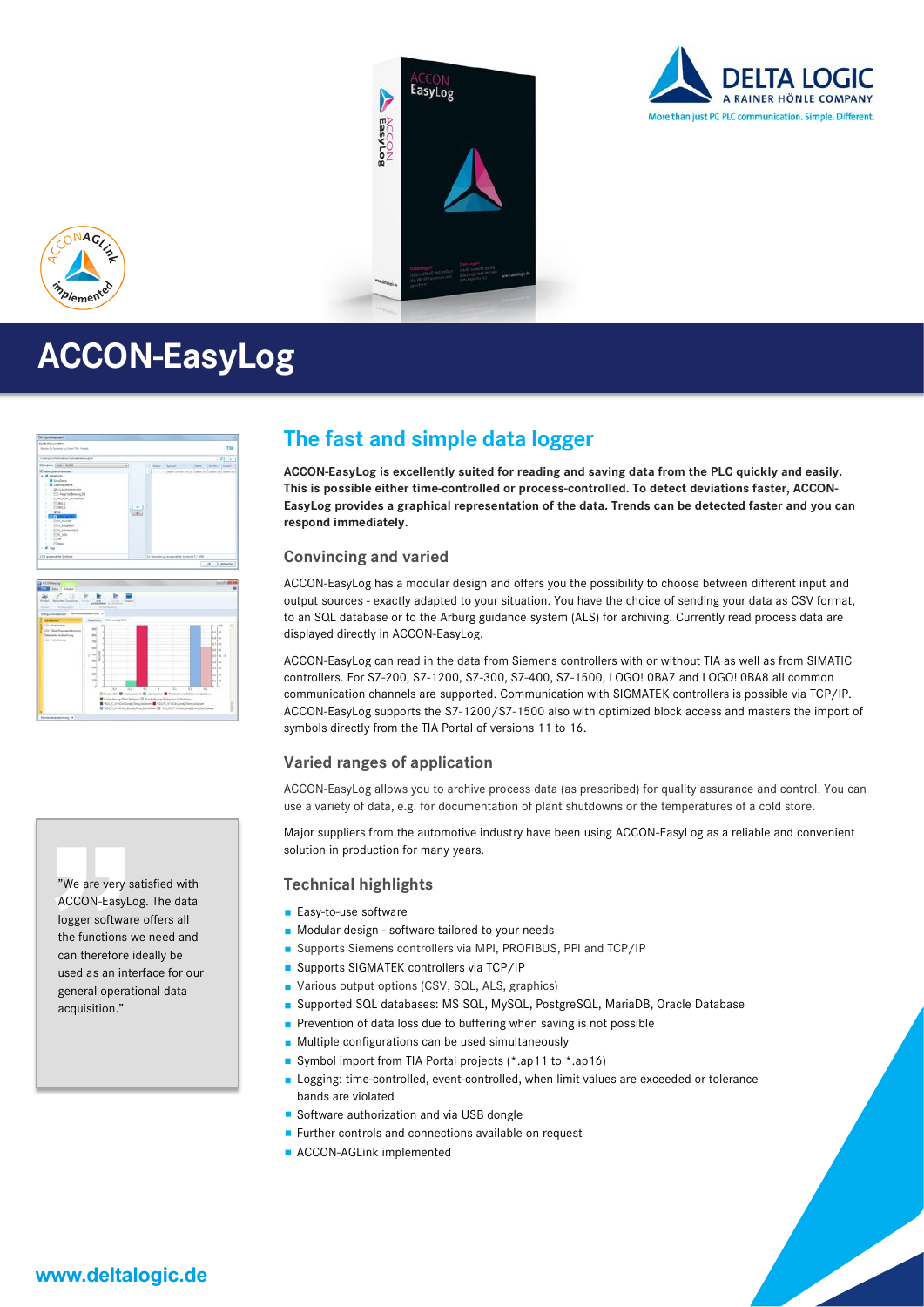

# **ACCON-EasyLog**

 $\overline{1}$ 

## **Technical details**

| <b>Supported Operating Systems</b>    | Windows XP, 2008 R2, 7, 8.1, 10, 2012 R2, Server 2016                                                                                                       |
|---------------------------------------|-------------------------------------------------------------------------------------------------------------------------------------------------------------|
| <b>Hardware requirements</b>          | At least Pentium III 1.200 MHz, 1 GB RAM, 70 MB free hard disk<br>space for software and sufficient hard disk space for log files                           |
| <b>Supported PLCs</b>                 | S7-200, S7-1200, S7-1500, S7-300, S7-400, S7-400H (S7-300/400<br>compatible PLCs, e.g. Vipa, Saia, Berthel), LOGO! 0BA7, LOGO!<br>0BA8; SIGMATEK via TCP/IP |
| Max. number of supported PLCs         | 32, expandable to 128                                                                                                                                       |
| Max. number of variables for each PLC | 256, expandable to 1024 or 4096                                                                                                                             |



"The import function of Step7 variables in the ACCON-EasyLog is outstanding."

#### **Supported communication channels**

| <b>PLC</b> interface               | <b>PC</b> interface           |                               |            |
|------------------------------------|-------------------------------|-------------------------------|------------|
|                                    | TCP/CP                        | <b>USB</b>                    | Siemens CP |
| S7-300/400/400H via MPI            | ACCON-NetLink-<br>PRO compact | ACCON-NetLink-<br>USB compact | $\ddot{}$  |
| S7-300/400/400H via PROFIBUS       | ACCON-NetLink-<br>PRO compact | ACCON-NetLink-<br>USB compact | $\ddot{}$  |
| S7-300/400/400H via TCP/IP (PN/IE) | $^{+}$                        |                               | $\ddot{}$  |
| S7-1200/1500 via TCP/IP(PN/IE)     | $\ddot{}$                     |                               |            |
| <b>S7-200 via PPI</b>              | ACCON-NetLink-<br>PRO compact | ACCON-NetLink-<br>USB compact | $+$        |
| <b>S7-200 via PROFIBUS</b>         | ACCON-NetLink-<br>PRO compact | ACCON-NetLink-<br>USB compact | $\ddot{}$  |
| S7-200 via TCP/IP                  | $\qquad \qquad +$             |                               | $\ddot{}$  |
| <b>LOGO! 0BA7, LOGO!</b>           | $\ddot{}$                     |                               |            |
| <b>SIGMATEK via TCP/IP</b>         | $^{+}$                        |                               |            |

+ Possible without adapter

- Not possible